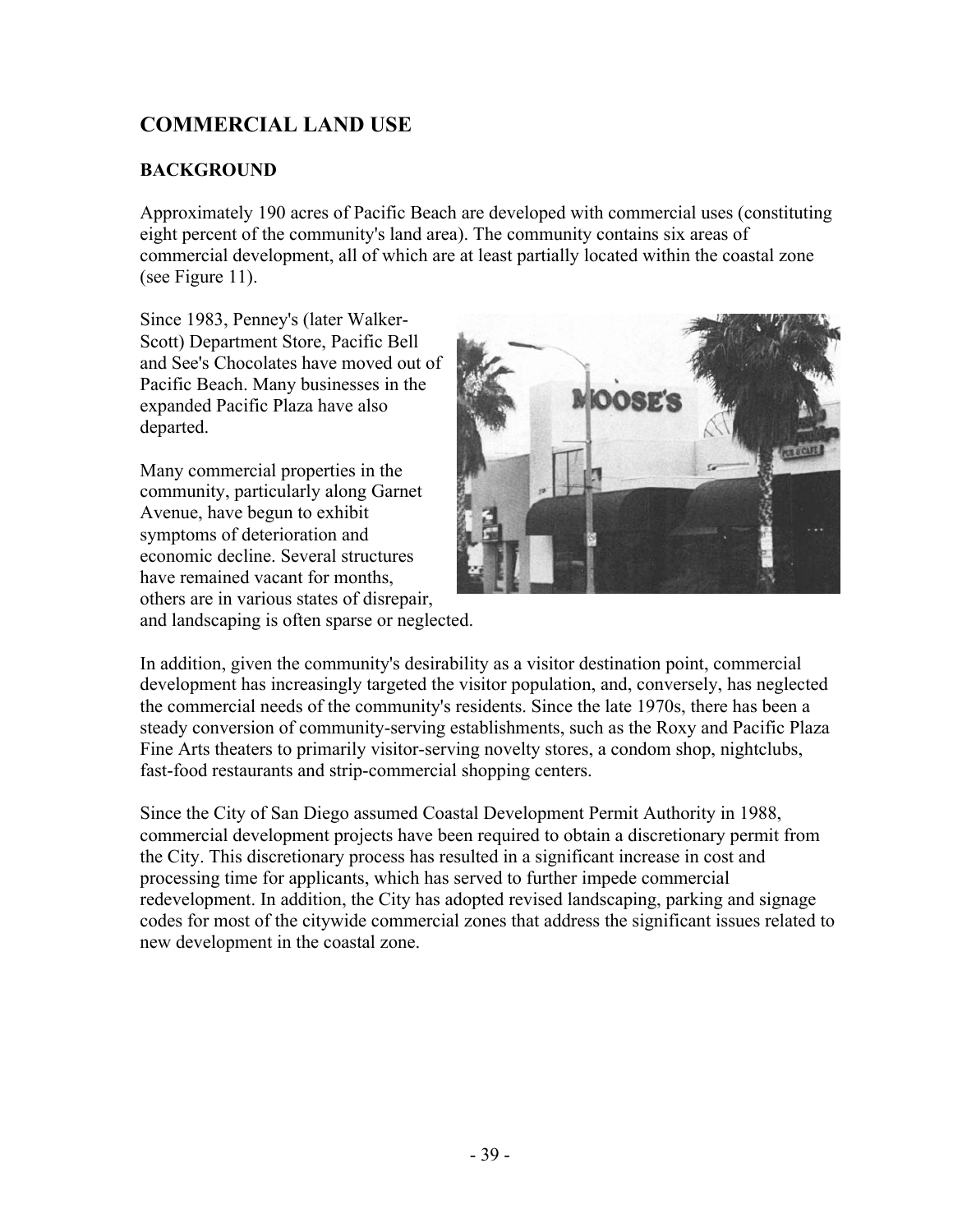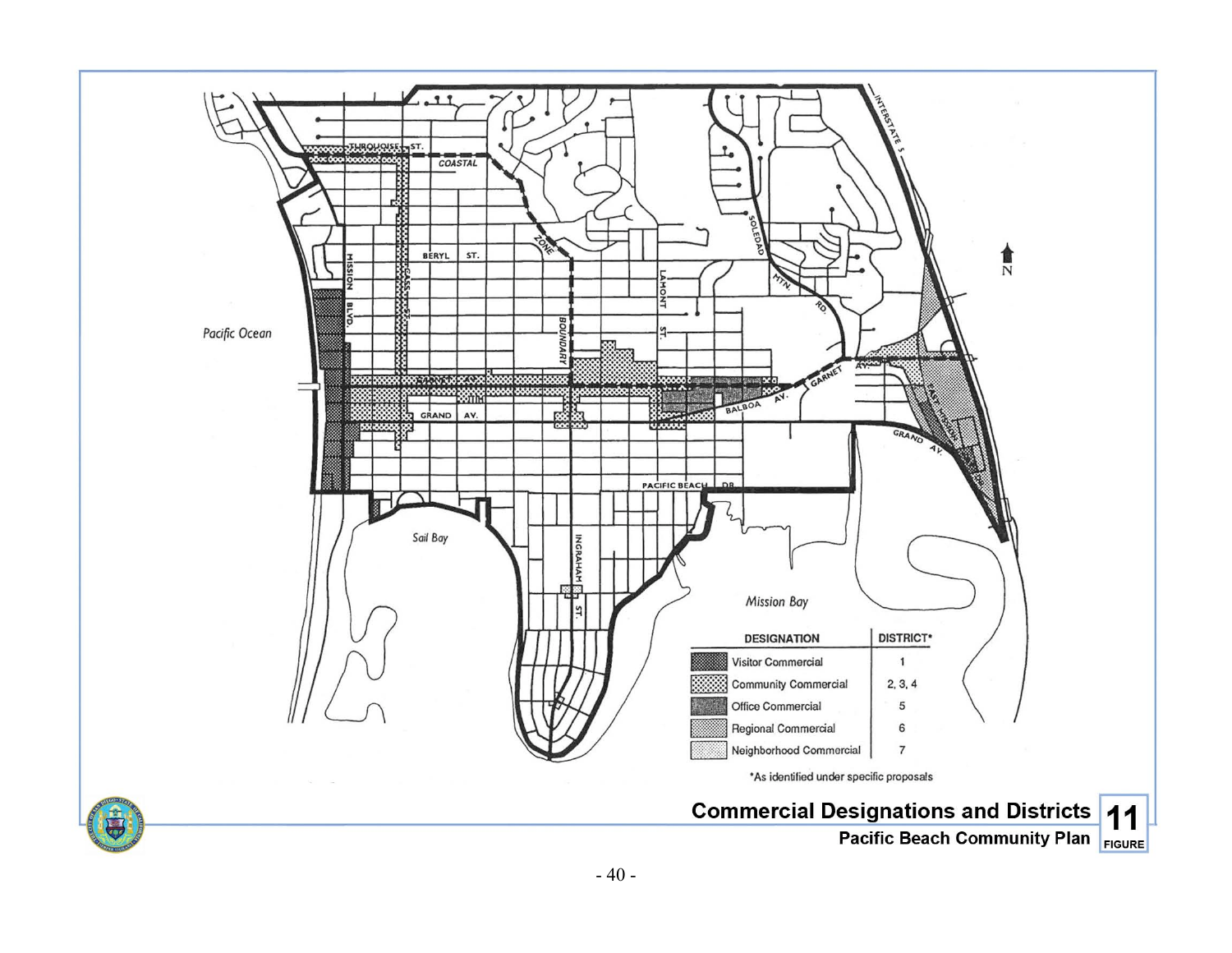# **GOALS**

- Promote a mixture of commercial uses and services within Pacific Beach to meet the variety of needs for existing and future resident and visitor populations.
- Stimulate the physical rehabilitation and economic revitalization of the Garnet Avenue Commercial District.
- Reinforce the commercial area around the Garnet Avenue/Ingraham Street intersection as the community's commercial core.
- Actively encourage mixed-use residential, office and commercial development in conjunction with transit corridors along Garnet Avenue and Mission Boulevard and in the commercial core area of Garnet Avenue/Ingraham Street.
- Enhance the commercial areas at the entryways into Pacific Beach to better reflect the community's unique relationship with Mission Bay and the Pacific Ocean.
- Implement development standards which will provide definitive direction to commercial property owners, will address the unique elements and resources of the community's commercial areas and will achieve a project approval process based on ministerial procedures.

# **POLICIES**

- 1. Specific commercial areas in Pacific Beach shall be designated for office, regional, community, neighborhood and visitor-serving commercial uses (see Figure 11).
- 2. Apply commercial zoning in Pacific Beach that will provide standards and definitive guidelines to be used for ministerial project review, and will further allow project design alternatives for the purpose of providing protection to adjacent residential landowners, preserving community character and creating varied, aesthetic and vibrant commercial areas.
- 3. New commercial development along the identified transit corridors (see Figure 8) and in the core commercial area shall incorporate pedestrian and transit-oriented features into project design.
- 4. To promote transit and pedestrian use along the community's commercial spines, mixeduse commercial projects shall be allowed with an increased residential density of up to 43 dwelling units per acre or shared parking as an incentive, only if designed as a transitoriented development through a discretionary permit process.
- 5. New commercial developments shall incorporate landscaping treatments as identified in the streetscape recommendations of this plan.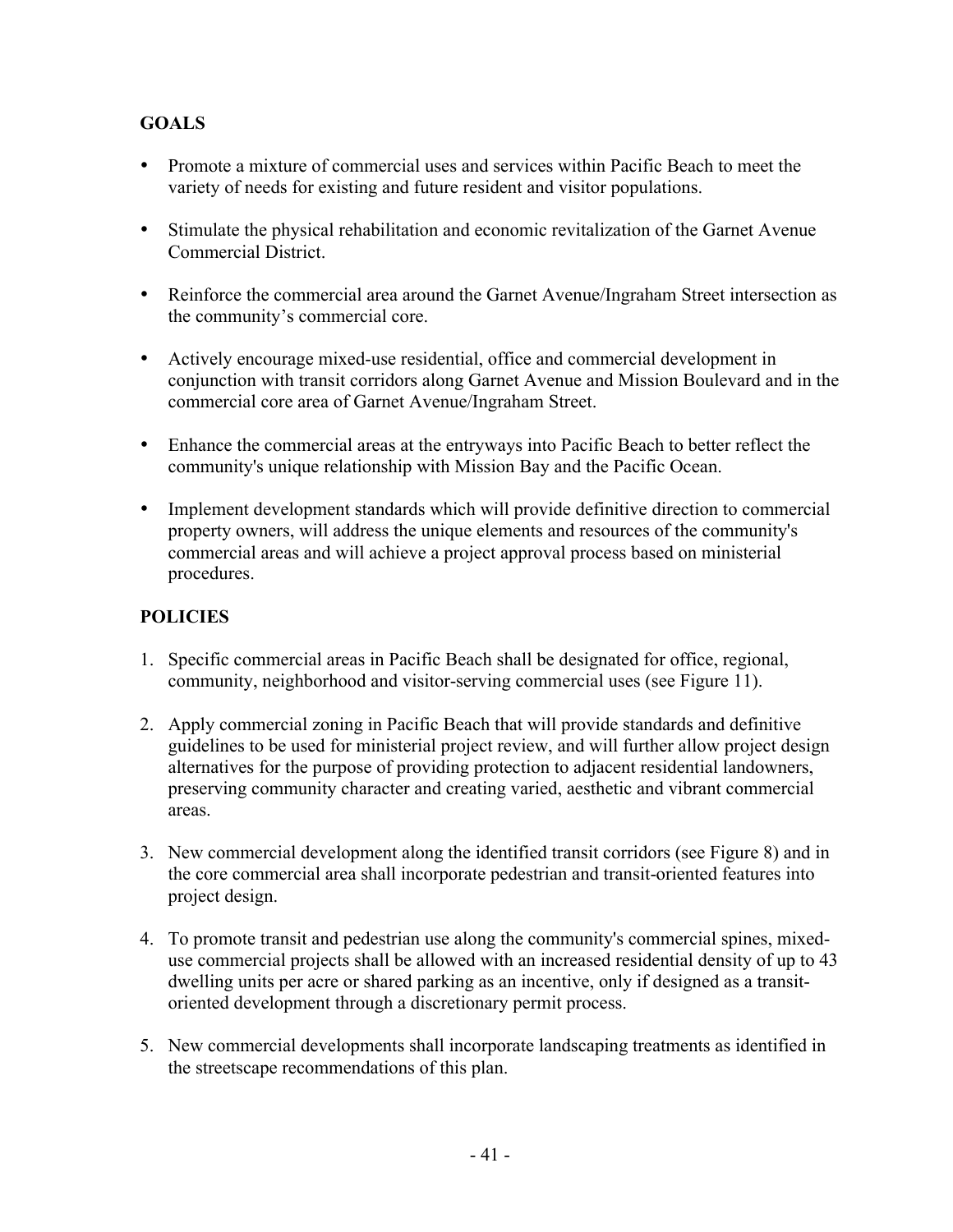- 6. Establishment of a redevelopment project area should be considered for the Garnet Avenue commercial district. The project could focus on the provision of a full range of housing types, including affordable housing, mixed with community-serving commercial uses. Such a program could revitalize commercial areas showing signs of economic and physical decline. Pursue Community Development Block Grants to fund "demonstration" blocks along Garnet Avenue, utilizing the streetscape recommendations and facade improvements included in this plan.
- 7. The development of single room occupancy and living unit quarters shall be promoted in the Garnet Avenue, Mission Boulevard and Mission Bay Drive commercial areas to provide more affordable housing in Pacific Beach and to promote residential activity in conjunction with transit corridors and activity centers (such as Mission Bay Hospital).
- 8. New development in the Crown Point neighborhood commercial district at Ingraham Street and La Cima Drive shall be required to be processed under the community plan implementation overlay zone or other zoning mechanism to limit the bulk and scale of new development and to further limit residential density so that it complements the scale and intensity of surrounding single-family development.
- 9. Reduce impediments to the redevelopment of commercial properties in the coastal zone by applying appropriate citywide zones to implement the recommendations of this plan and pursuing categorical exclusion, thereby eliminating the need for coastal development permits requiring discretionary review and public notice.
- 10. To make streets user friendly, kiosks shall be encouraged on sidewalks in key commercial areas, containing maps and directories of Pacific Beach and providing space for posting of special-event notices.

# **SPECIFIC PROPOSALS**

#### **Commercial Designations**

Proposals 1-7 below correspond to the seven commercial districts identified on Figure 11.

1. Designate the Mission Bay Drive commercial area for regional-serving and visitor-serving commercial use and apply commercial zoning that provides for a mix of larger scale retail, wholesale, commercial service, hotel, and business/professional office uses. In the area designated for regional commercial uses, both large scale retail, such as automobile dealerships, and small scale retail, such as hotels and restaurants shall be permitted. In the areas designated for visitor commercial uses, which includes the area closest to Mission Bay Park, only visitor-serving uses shall be permitted.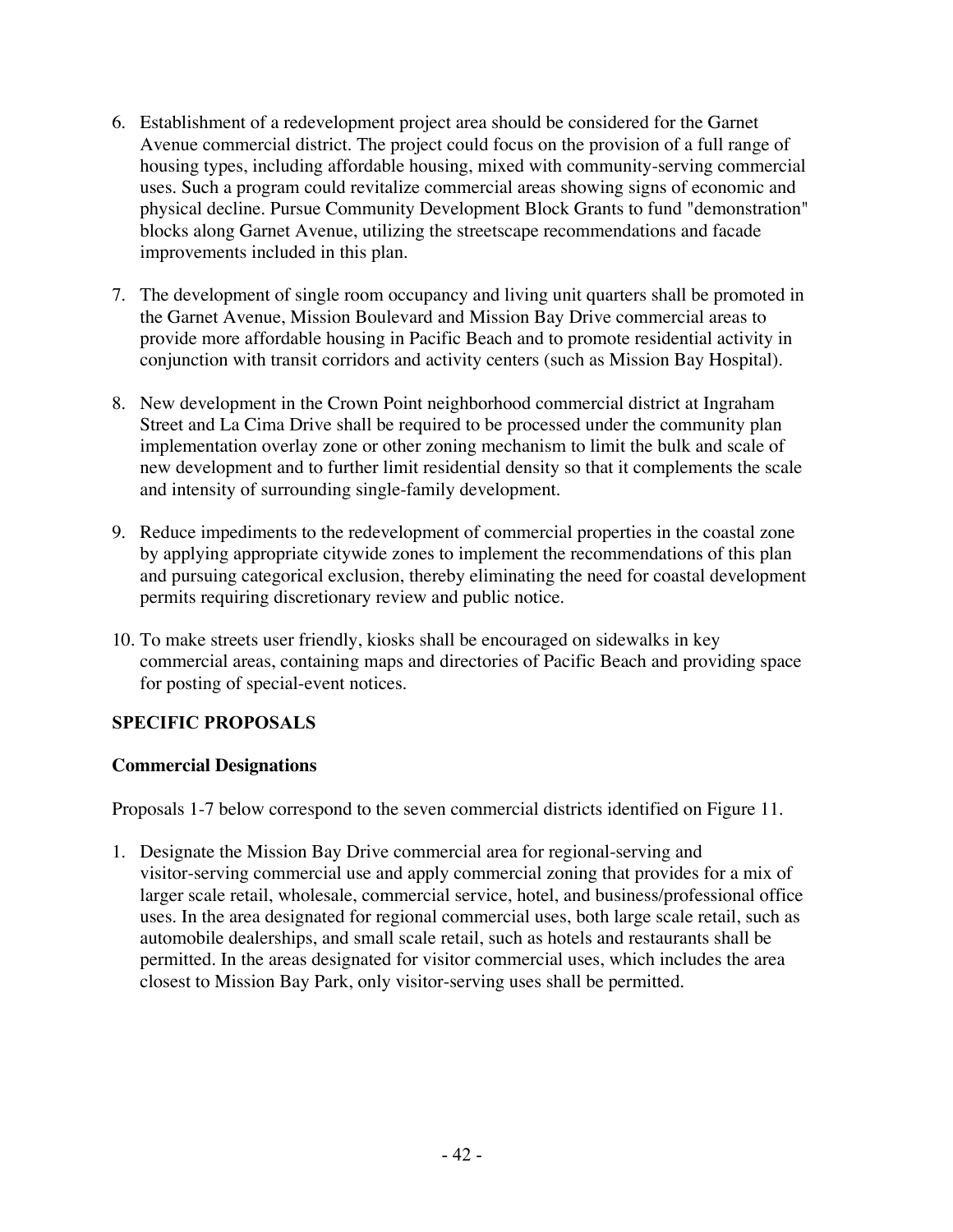# **ACTION PLAN**

|                                                                                                                             | <b>Timing</b> |                              |                   |                   |                    |                    |                                                      |                                                                                              |                      |                                                       |
|-----------------------------------------------------------------------------------------------------------------------------|---------------|------------------------------|-------------------|-------------------|--------------------|--------------------|------------------------------------------------------|----------------------------------------------------------------------------------------------|----------------------|-------------------------------------------------------|
| Implementation<br><b>Measures</b>                                                                                           | On-<br>Going  | <b>Adopt</b><br>With<br>Plan | Within<br>2 Years | Within<br>5 Years | Within<br>10 Years | Within<br>20 Years | <b>Development</b><br><b>Impact Fee</b><br>Dependent | <b>Responsibility For</b><br>Implementation                                                  | Source of<br>Funding | <b>See For</b><br>More<br><b>Detail</b>               |
| Rezone Mission Bay Drive and<br>Mission Blvd. commercial areas<br>to CV, CA and RV.                                         |               |                              |                   |                   |                    |                    |                                                      | Planning Dept.,<br>Planning Commission,<br>City Council,<br>Calif. Coastal<br>Commission     | City                 | Policies 1 &<br>$\mathfrak{D}$<br>Proposal 1<br>& 5-6 |
| Require projects along transit<br>corridors to employ pedestrian,<br>bicycle and transit-oriented<br>development standards. |               |                              |                   |                   |                    |                    |                                                      | City Council,<br>Calif. Coastal<br>Commission                                                | City                 | Policy 3<br>Proposal 8                                |
| Permit a density of 43 du/nra and<br>shared parking for mixed-use<br>projects                                               |               |                              |                   |                   |                    |                    |                                                      | City Council,<br>Calif. Coastal<br>Commission                                                | recoverable          | Policy 4<br>Proposal 7                                |
| Require projects to conform to<br>the streetscape recommendations<br>of this plan                                           |               |                              |                   |                   |                    |                    |                                                      | Planning Dept.                                                                               | City                 | Policy 5<br>Appendix D                                |
| Pursue opportunities for funding<br>redevelopment/revitalization<br>projects.                                               |               |                              |                   |                   |                    |                    |                                                      | Planning Dept.,<br>Economic<br>Development                                                   | N/A                  | Policy 6                                              |
| Amend the Living Unit enabling<br>legislation to allow development<br>in Pacific Beach commercial<br>zones.                 |               |                              |                   |                   |                    |                    |                                                      | Planning Dept.,<br>Planning Commission,<br>City Council, Calif.<br><b>Coastal Commission</b> | City                 | Policy 7                                              |
| Require new projects in the<br>Ingraham/La Cima commercial<br>area to conform to the CPIOZ-B<br>guidelines of this plan.    |               |                              |                   |                   |                    |                    |                                                      | Planning Dept.                                                                               | reimbursable         | Policy 8<br>Proposal 7<br>Proposal 12                 |
| Pursue Categorical Exclusion of<br>Pacific Beach commercial areas.                                                          |               |                              |                   |                   |                    |                    |                                                      | Planning Dept.                                                                               | City                 | Policy 9                                              |
| Encourage the placement of<br>kiosks in the public R.O.W.                                                                   |               |                              |                   |                   |                    |                    |                                                      | Planning Dept.,<br>Economic<br>Development.                                                  | N/A                  | Policy 10                                             |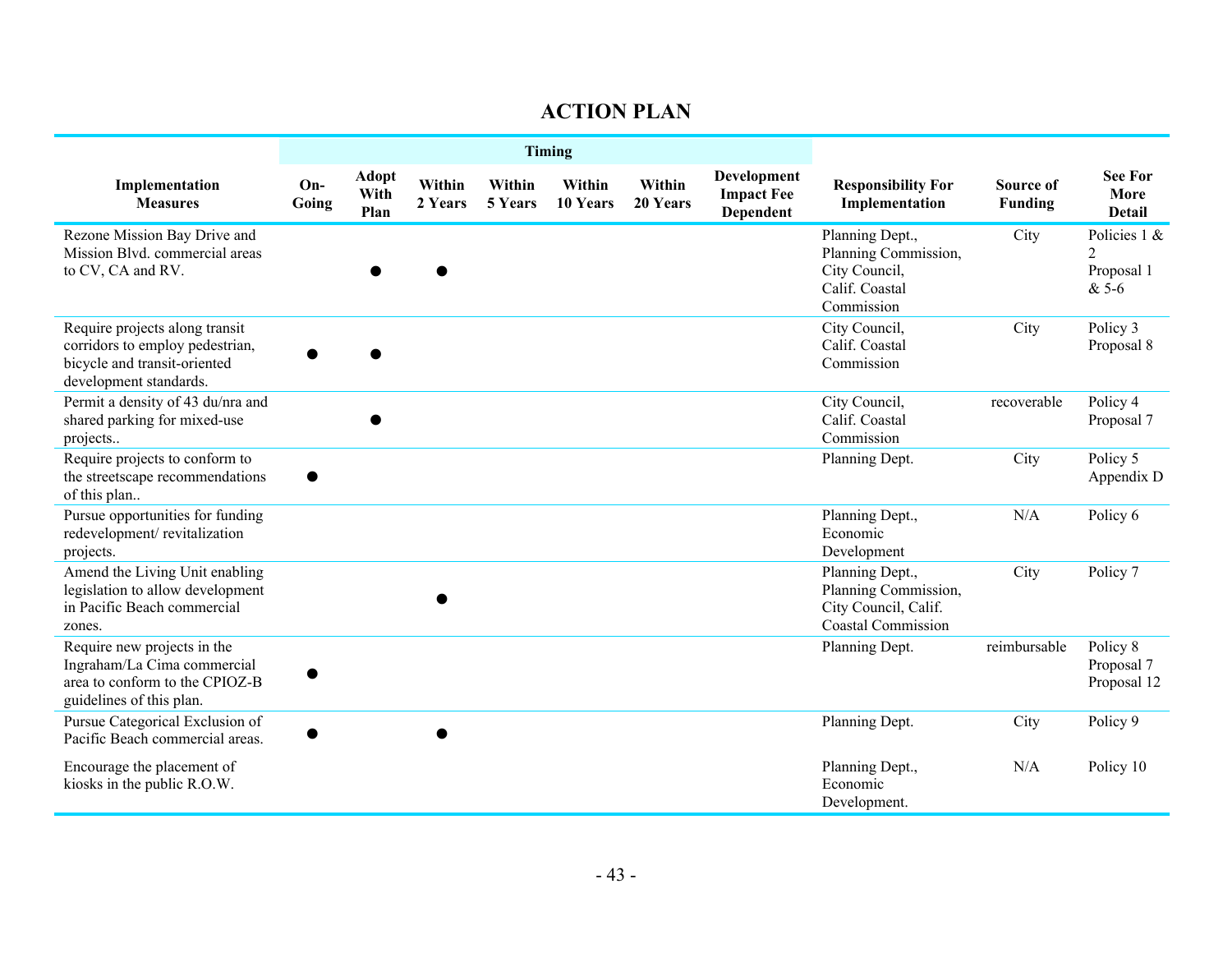- 2. Designate the commercial area around the Garnet Avenue and Lamont/Noyes Street intersections for commercial office uses. Apply an office commercial zone that emphasizes the development of community-serving business/professional office uses and limits broad-scale retail sales and services which would not provide for the daily convenience needs of employees or residents.
- 3. Designate the Pacific Beach central commercial area around the Garnet Avenue/Ingraham Street intersection, and the eastern Garnet Avenue area for community-serving commercial uses. Apply zoning which will accommodate small to medium scale community-serving retail, commercial service and business/professional offices.
- 4. Designate the Garnet Avenue commercial area west of Ingraham Street for communityserving commercial uses. Promote the creation of an urban pedestrian mall concept by applying a commercial zone that permits a range of community-serving retail, service and office uses in a pedestrian-oriented development pattern. Encourage commercial street frontage and rear-lot parking, as well as through pedestrian access from the alleys to the streets where possible. Further limit auto-oriented uses to create a functional, convenient and pleasant environment for people arriving on foot, bicycle and transit, as well as by automobile.
- 5. Designate the Turquoise/Cass Street commercial area for community commercial uses. Apply a zoning that incorporates standards to ensure the new development of pedestrian friendly, transit-oriented commercial projects which minimize impacts to the adjacent residential areas, maintain the neighborhood commercial character and scale, and create an aesthetically pleasing and varied streetscape. Repeal the Cass Street Planned District Ordinance, provided that the zoning regulations to be applied incorporate standards to limit hours of operation from 6 a.m. to midnight and restrict cocktail lounges, bars and similar establishments from providing live entertainment without a special use permit.
- 6. Designate the Mission Boulevard commercial area for visitor-serving commercial uses. Apply a commercial zone to Mission Boulevard that will meet a variety of needs for existing and future resident and visitor populations. An emphasis shall be placed on meeting the unique needs of destination visitors (tourists) who often initially access the beach area with automobiles. Promote destination parking at hotels and motels, with pedestrian-friendly visitor uses and activities nearby. Permitted uses on those properties north of Diamond Street, fronting on Mission Boulevard and between the Pacific Ocean and the first alleyway, shall be those which serve visitors, such as hotels and motels, restaurants, and commercial uses. Permitted uses on those properties not fronting Mission Boulevard and not located between the ocean and the first alleyway shall be the same uses, as well as multifamily residential.
- 7. Designate the Crown Point commercial areas for neighborhood commercial uses. Apply zoning which will accommodate small, neighborhood-serving retail and commercial services. Retain the community plan implementation overlay zone or provide some other zoning mechanism at Ingraham/La Cima to apply the development standards contained in this element.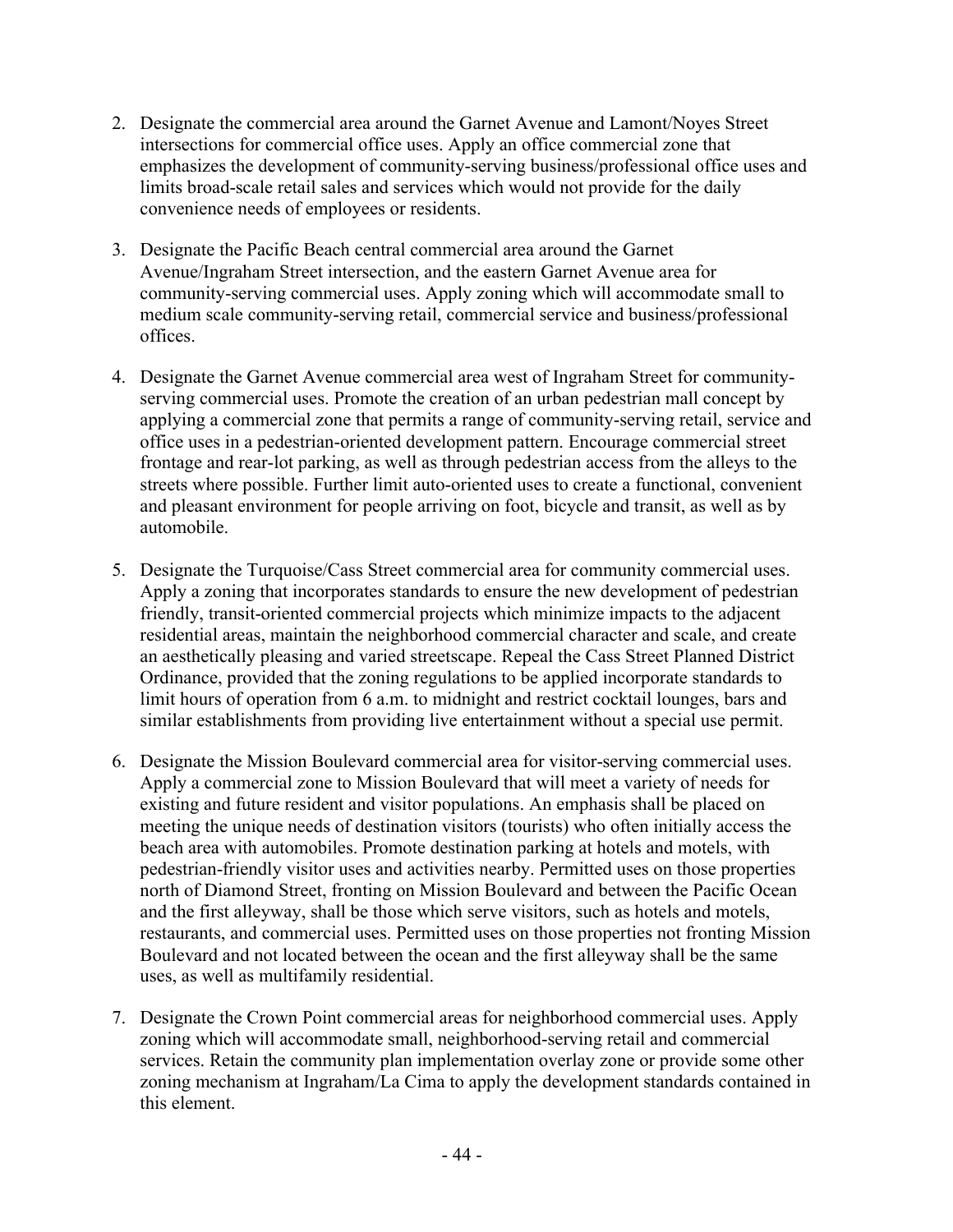#### **Commercial Design Standards**

- 8. The following standards should be considered for any future commercial zoning to be applied in Pacific Beach and should further be used when reviewing development projects processed under discretionary review:
	- Include techniques that will incorporate the use of massing variations, utilizing varied front yard setback and articulated building facade requirements.
	- Promote the utilization of alley access and minimize the number of allowed curb cuts, particularly on pedestrian-oriented streets such as Mission Boulevard, Garnet Avenue west of Ingraham Street and Cass Street.
	- Enhance pedestrian activity by requiring entryways and windows at the street level, and encourage the development of first floor retail and upper floor residential mixed-use projects through the use of floor area ratio bonuses.
	- Consider provisions that will limit the impact of new commercial development on adjacent residential development through the use of sound attenuation measures, limitations on certain commercial uses or other forms of buffering where appropriate.

#### **Transit-Oriented Development Standards**

9. A transit-oriented development is a compact, pedestrian-oriented pattern of land uses with housing, jobs, services, plazas and public uses located on the transit system. Transit-oriented development is desired because it can handle growth with fewer auto-related environmental costs such as traffic congestion, urban sprawl and air pollution. This is because TODs are designed to use land efficiently and to make walking, bicycling, and using public transit feasible and attractive means of transportation.

The "TOD Opportunity Area" designation has been used to identify a site in the community that could benefit from a distinct, cohesive development plan. Elements of the TOD standards may also have applicability in supporting the community plan's overall goals to enhance Pacific Beach's pedestrian-oriented character and to reduce the need for road widenings.

The following standards are recommended in the community's commercial areas to emphasize a pedestrian-oriented environment and reinforce the use of public transportation:

- Minimize building setbacks, bringing buildings close to sidewalks; locate parking to the rear of lots, off of the alleys.
- Articulate building facades to provide variety and interest through arcades, porches, bays and particularly balconies, which minimize a walled effect and promote activity on the street. Promote activity on balconies through such means as outdoor seating for restaurants.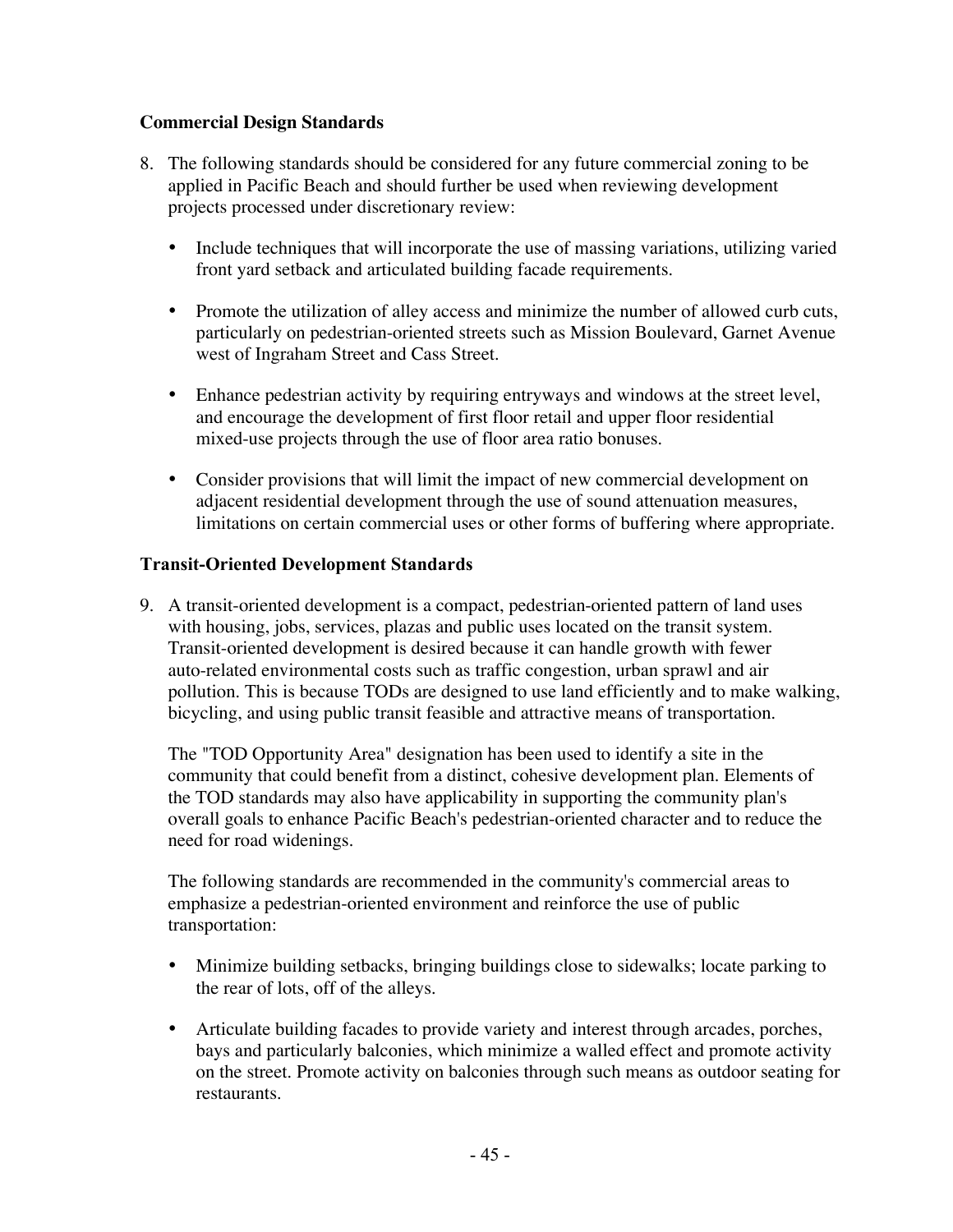- Orient primary commercial building entrances to the pedestrian-oriented street, as opposed to parking lots.
- Provide bus shelters at established bus stops.
- Provide bicycle racks in areas that are visible and easily accessible from identified bicycle routes.
- Provide, if space permits, public plazas or courtyards along pedestrian-oriented streets to serve residents and workers. Encourage public art in these areas where appropriate.
- Utilize parking structures instead of surface parking for larger commercial developments; locate retail uses on the street level of parking garages to preserve the life and activity at the street.

# **Development in the Coastal Zone**

- 10. The following standards are recommended for all commercial development in the coastal zone to conform to the Coastal Act of 1976. Any future revisions to citywide zones to be applied in this area will include these standards:
	- Provide parking in accordance with Appendix I of this plan, unless developed as a transit-oriented development through a discretionary process.
	- Limit signage to conform with the citywide sign ordinance. Rooftop signs, free-standing pole signs, off-premise signs and billboards shall not be permitted with new development.

# **Development Along View Corridor**

- 11. The following standards are recommended to maintain public views of the ocean and bay:
	- Incorporate design features in plans for new development in the Mission Boulevard commercial area between Diamond Street and Grand Avenue that maintains or enhances public views of the ocean. This can be accomplished through the use of additional setbacks from the east-west streets, or stepping back additional stories.

# **Coastal Bluff and Ocean/Bayfront Development Standards**

- 12. The following standards are recommended to preserve and promote Pacific Beach's coastal bluff and waterfront resources:
	- Set back new development along coastal bluffs in accordance with the Sensitive Coastal Resource Zone and Appendix H of this plan to reduce the potential for erosion and slippage.